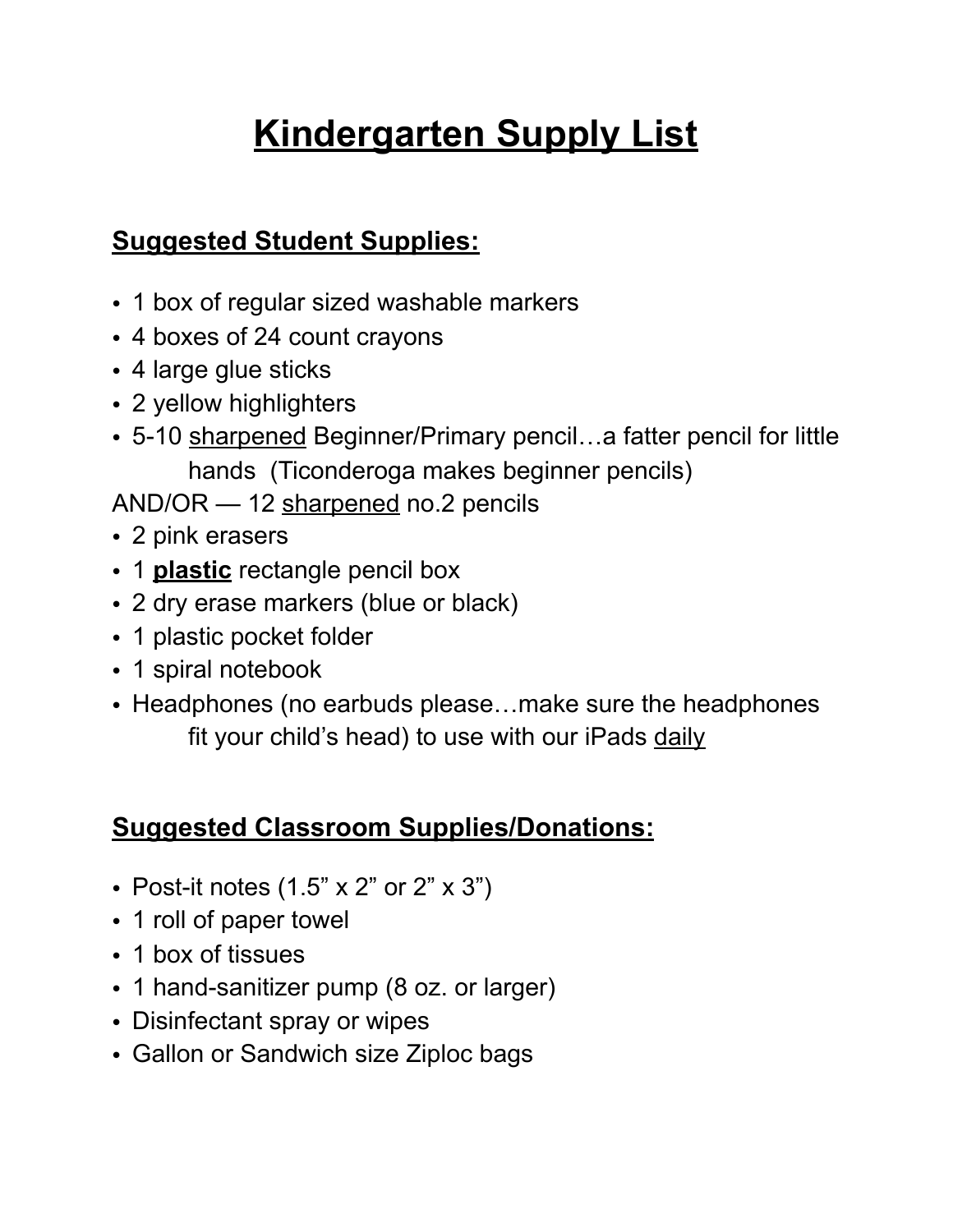

<u>Crayons (24 count) </u>

Markers (optional)

<u>2 Boxes of Kleenex</u>

2 rolls of Paper Towel

(The red markers seem to smear on the boards.  $\,$  Be sure to grab black or blue.)  $\,$ 8 Black Dry Erase Markers

2 Boxes of SHARPENED #2 Ticonderoga Pencils

2 large glue sticks

 (Please choose ones that will fit your child's head. Earbuds do not always work well in little ears. These headphones will be used by your child only.) **Headphones** 

<u> Pencil Box – (Goalen and Visser only!!!)</u>

Optional donations for the classroom:

Clorox Wipes -most needed!!!!

Hand Sanitizer

Zip loc baggies (gallon size)

Dry Erase Markers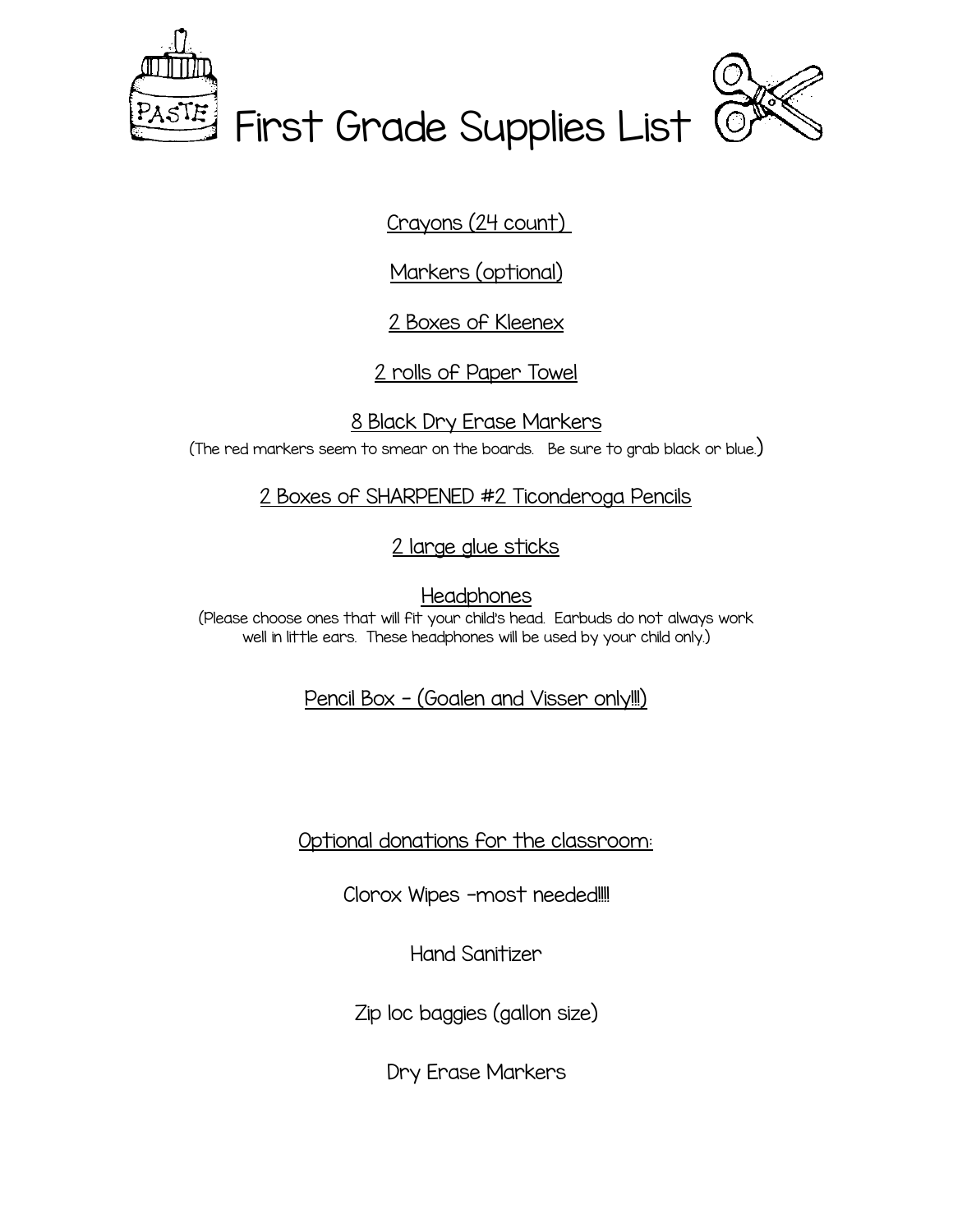## **2nd Grade Supply List**

 If you are out shopping this summer, here are some supplies that would be helpful for second grade. We will send a reminder list in August when you get your teacher assignment.



 1 pencil box 1 - 2 pocket folders (poly preferred) 2 Composition or Spiral bound notebooks (wide ruled) 3 pink wedge type erasers (Not pencil top) 2 glue sticks 2 Dry erase markers For Yourself: Crayons (24) **Scissors** 12 pencils 2 highlighters **Headphones** 

Community Classroom Donations (Donations of any size welcome)

Kleenex

Paper towels

Band-aids

Scotch tape

Hand sanitizer

Snack size ziplock bags

Sandwich ziplock bags

Gallon size ziplock bags

Post-it notes (any size)

Pencils (yellow only)

Glue sticks

 See you soon! Mrs. Davidson, Mrs. Kind, Mrs. Russ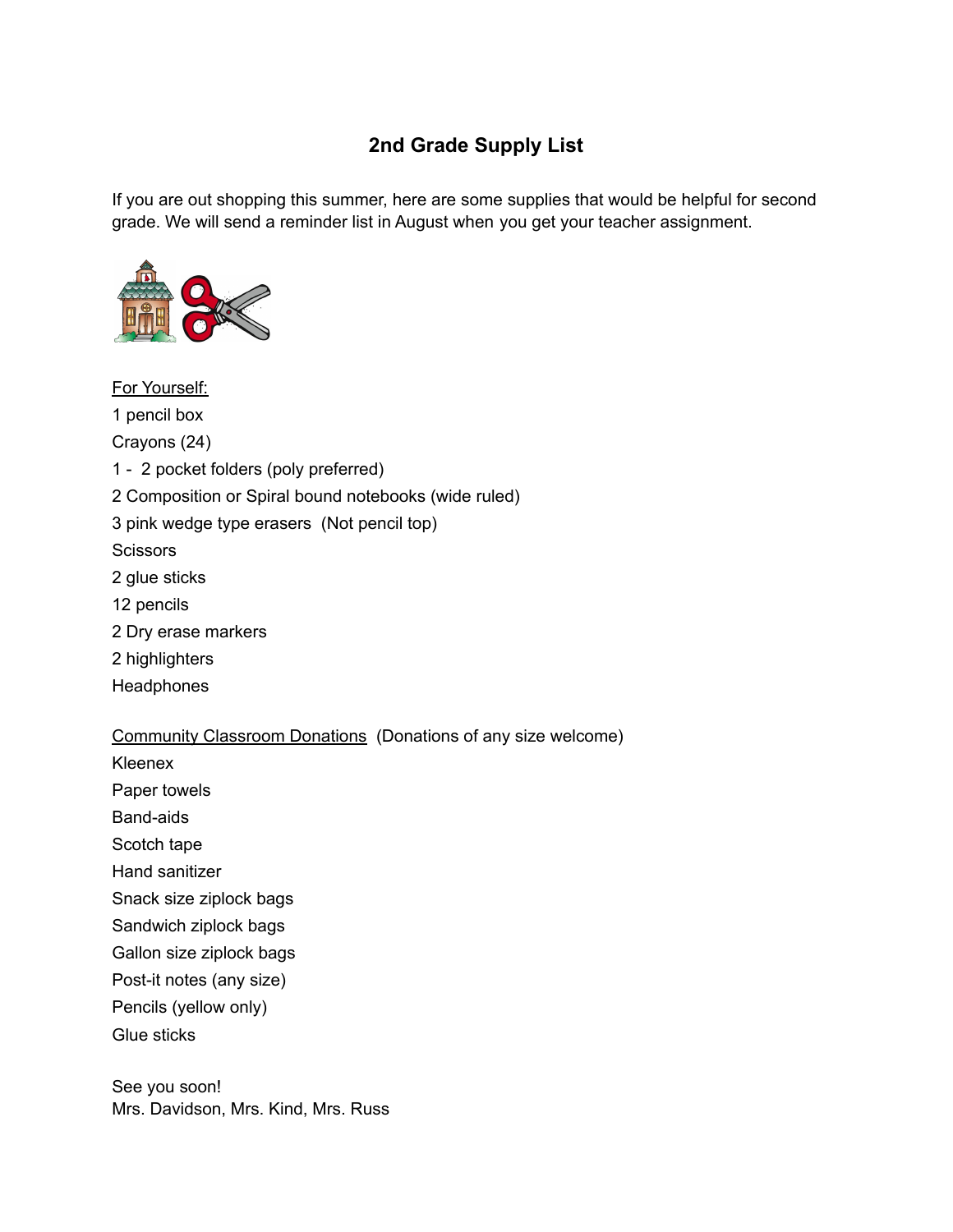# THIRD GRADE SUPPLY LIST

a backpack

 1 pencil box or pouch colored pencils or markers

 a small package of pencils a small pencil eraser

a small pencil sharpener

4 dry-erase markers

a rag/sock or board eraser

a box of tissues

2 glue sticks

scissors

1 composition notebook

5 notebooks: 2 red, 2 blue, 1 green

3 pocket folders: red, blue, and green

1 yellow plastic folder

headphones/earbuds

box of plastic baggies

tube of Clorox wipes

Thank you!!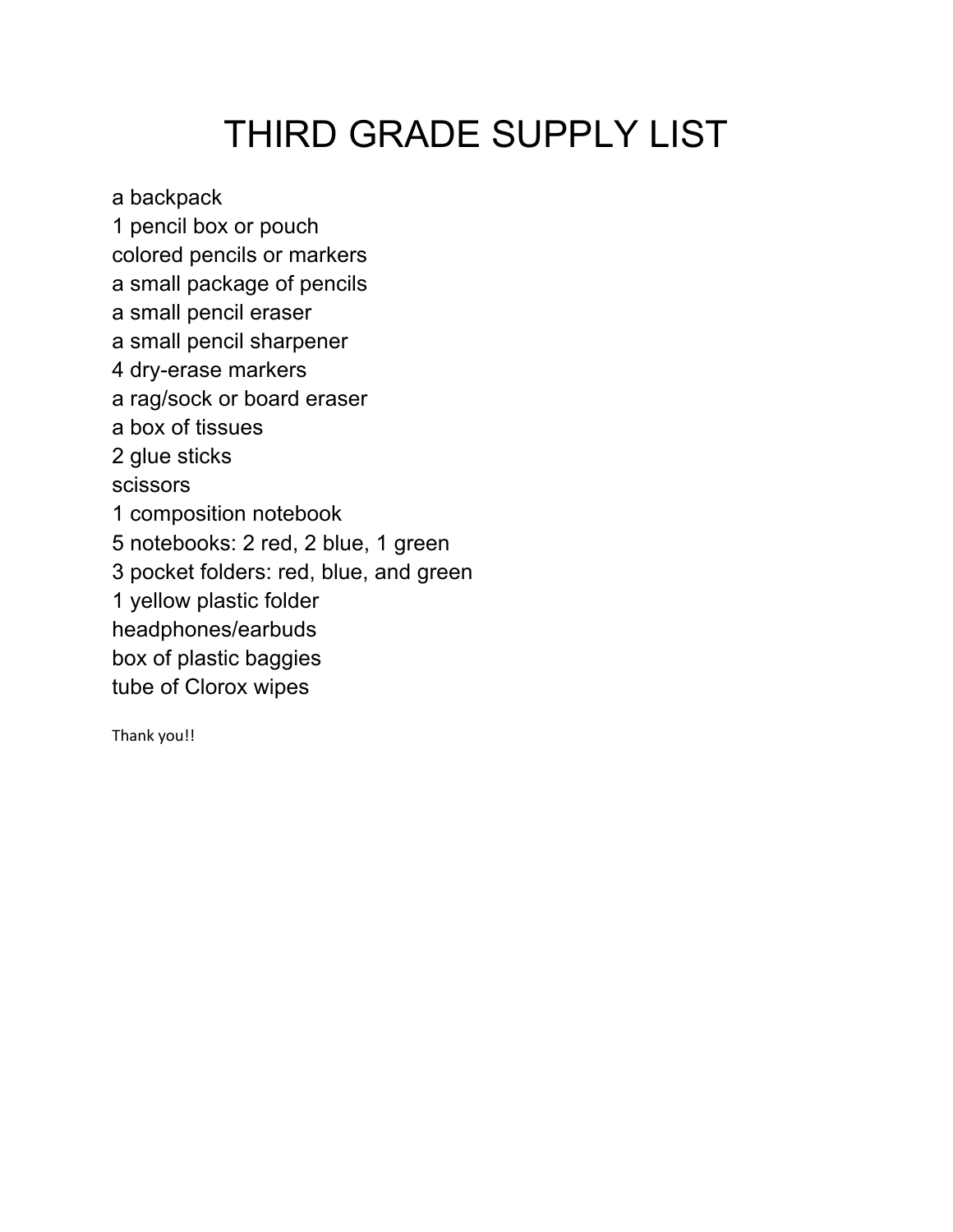### **4th Grade School Supply List(2021-2022)**

# **Suggested**

- 1 5-subject spiral notebook
- 1 composition notebook
- Heavy duty binder or Trapper Keeper
- 5 hole-punched folders (1 per subject)
- 1 plastic homework folder
- Pencil box or pouch
- Pencils
- Glue sticks
- Scissors
- Coloring utensils
- Whiteboard markers
- Earbuds/headphones

#### **Classroom Wish List**

- 3" x 3" sticky notes
- Kleenex
- Paper towel
- Clorox wipes
- Extra whiteboard markers
- #2 Pencils
- Pencil cap erasers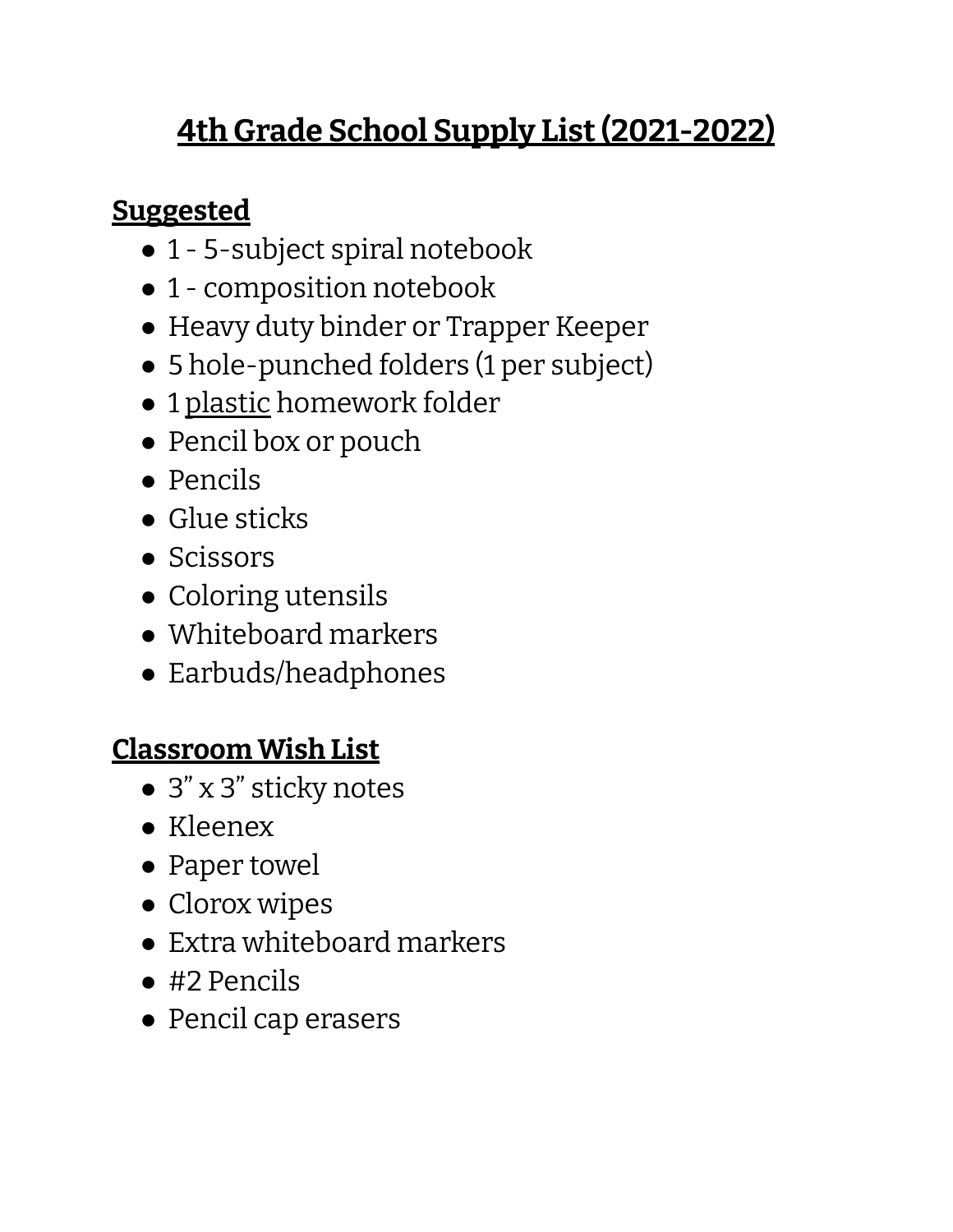5th Grade Supply List

## **What Your 5th Grader Will Need:**

**1** 5 subject Spiral Notebook **5** 2 Pocket, 3 Hole Punched Folders **1** 1-1/2 inch Plastic 3 Ring Binder or a Trapper Keeper Pencils (standard or mechanical) Colored Pencils **2** Red Ink Pens Dry Erase Markers Black, Fine Tip Sharpie Marker

## **Helpful To Have:**

Markers Crayons An Old Sock (used as an eraser) or White Board Eraser Black, Regular Tip Permanent Marker ("Sharpie") Sticky notes  $(3" \times 3")$ Ear Buds/Headphones Handheld Pencil Sharpener that holds the shavings Tape Mini stapler/staples **Scissors** Glue Sticks Pencil Pouch

## **Classroom Wish List:**

Box of Tissues Cleaning Wipes Paper Towels